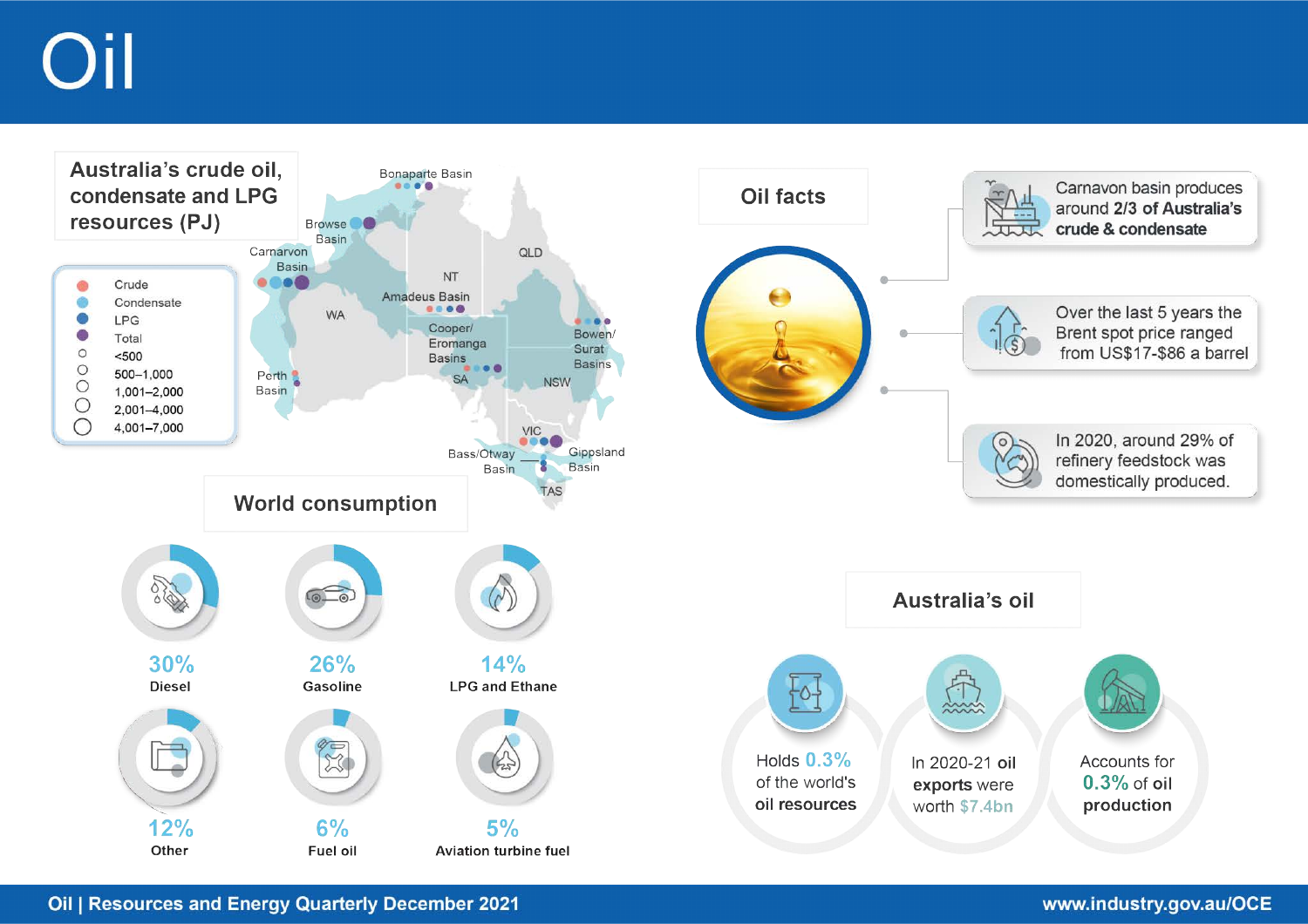



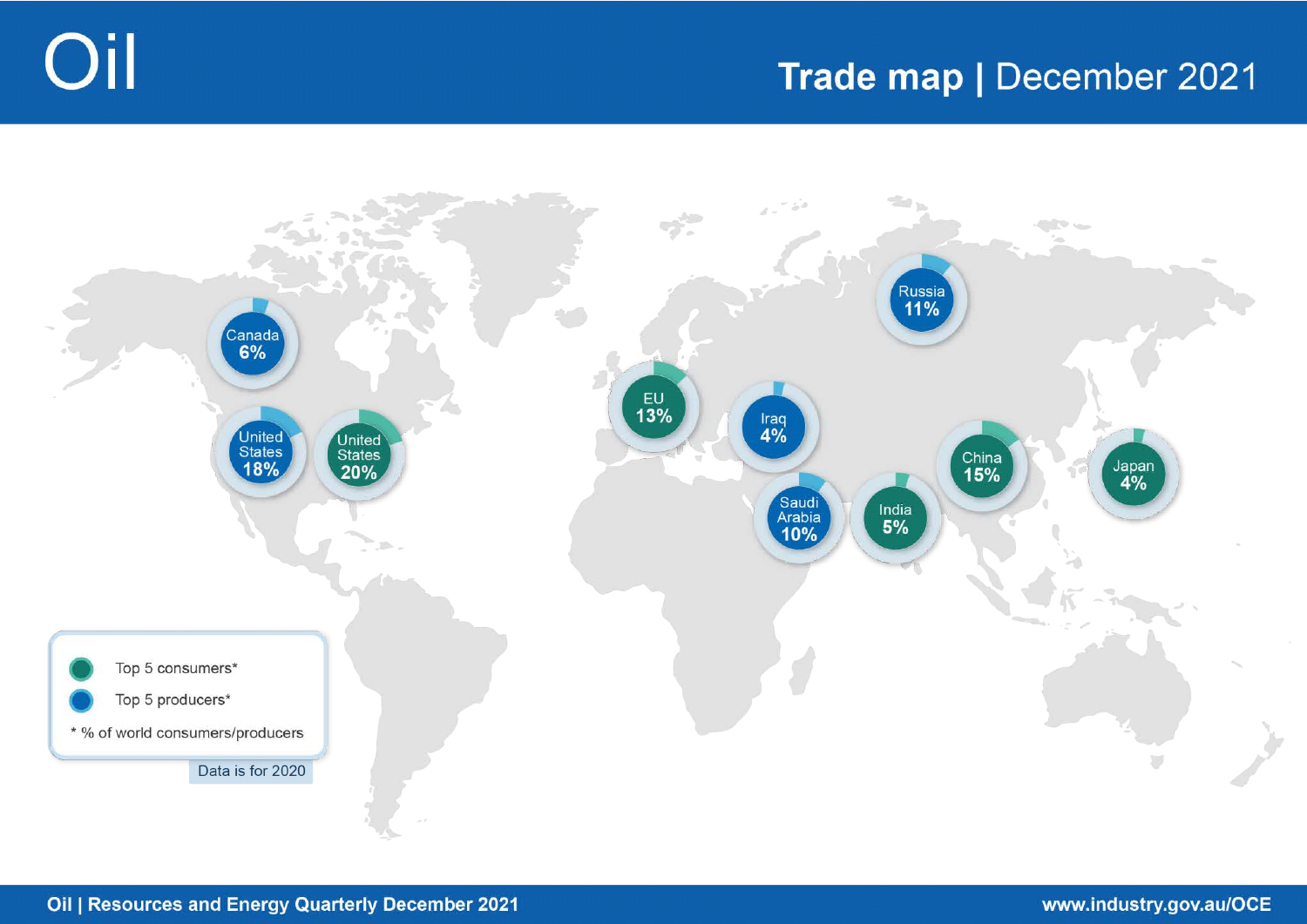## **8.1 Summary**

- Oil prices are estimated to average US\$70 a barrel in 2021 a 66% increase from 2020. Recovering global consumption amid a tight market boosted prices, with a strong surge in the second half of the year. Brent crude prices are forecast to stabilise around \$US70 a barrel over the forecast period.
- Australian crude oil and feedstock exports in 2021–22 are forecast to increase by 11% to 306,000 barrels a day, before returning to 300,000 barrels a day in 2022–23.
- **High oil prices are expected to lift Australian oil export earnings by 69%** to \$12.6 billion in 2021–22. Earnings for 2022-23 are forecast to be \$11.3 billion.

## **8.2 World consumption**

#### Consumption on the path to recovery, but the pandemic remains a key risk

Global oil consumption in 2021 is estimated to have averaged 96 million barrels a day — a 5.7% increase from 2020, but 3.3% lower than 2019 levels. Consumption has been significantly impacted by the COVID-19 pandemic, with lockdowns and mobility restrictions affecting global industrial activity, commuting and leisure travel during the year. Eased containment measures in major oil consuming nations, alongside the continued rollout of vaccines, and rebound in economic growth, has aided strong overall demand growth in 2021. Global oil consumption in the September quarter 2021 surged by 2.6% compared to the June quarter 2021, and by 6.1% compared to the September quarter 2020.

Demand for transport fuels is continuing to recover. Eased restrictions and strong vaccination programs in the US and Europe allowed for strong gains in road and aviation travel over the Northern Hemisphere summer holiday season this year, increasing fuel demand. Aviation fuel demand for China's domestic travel industry boomed for large periods in the year, although it was dampened by various COVID-19 outbreaks — which saw localised containment measures re-introduced in some provinces. The International Air Transport Association expects that global passenger

traffic will not return to 2019 levels until 2024. By the end of November 2021, flight departures in the Eurocontrol area were roughly 76% of November 2019 levels, while departures in the US measured 89% of 2019 levels.

While vaccination programs are well underway globally — with major economies now even offering 'booster' shots — COVID-19 will continue to dominate as a downside risk to consumption over the outlook period. COVID-19 developments during the emergence of colder weather, including the upcoming Northern Hemisphere winter, are of particular concern for the recovery in demand for transportation and industrial fuels. At the time of writing, the detection of the Omicron strain had caused several nations to reintroduce international travel restrictions. The efficacy of available vaccines against the Omicron variant, and future COVID-19 strains, remains uncertain, as does the potential of renewed lockdowns and widespread travel restrictions. This will remain a key threat to recovery in global consumption in 2022, particularly for global jet fuel demand.

Industrial consumption has rebounded strongly this year, with sturdy growth in economic conditions aiding global petrochemical manufacturing. Consumption for the September quarter 2021 stabilised at close to pre-COVID-19 levels. Record natural gas prices (see *gas* chapter) in Europe and Asia over the last few months have triggered a growing interest in switching from gas to liquid fuels for industrial activities, as energy companies attempt to lower costs. If these trends continue, global demand for fuel oil, diesel and naphtha could surge in early 2022. An unseasonably cold Northern Hemisphere winter could boost this demand further.

In 2022, total world oil consumption is forecast to rise by 3.5% to 100 million barrels a day, aided by more positive economic outlooks, recovering mobility, and petrochemicals sector demand led by China and the US. Consumption is forecast to rise above pre-pandemic levels in 2023, to 102 million barrels a day, as global aviation demand strengthens (Figure 8.1).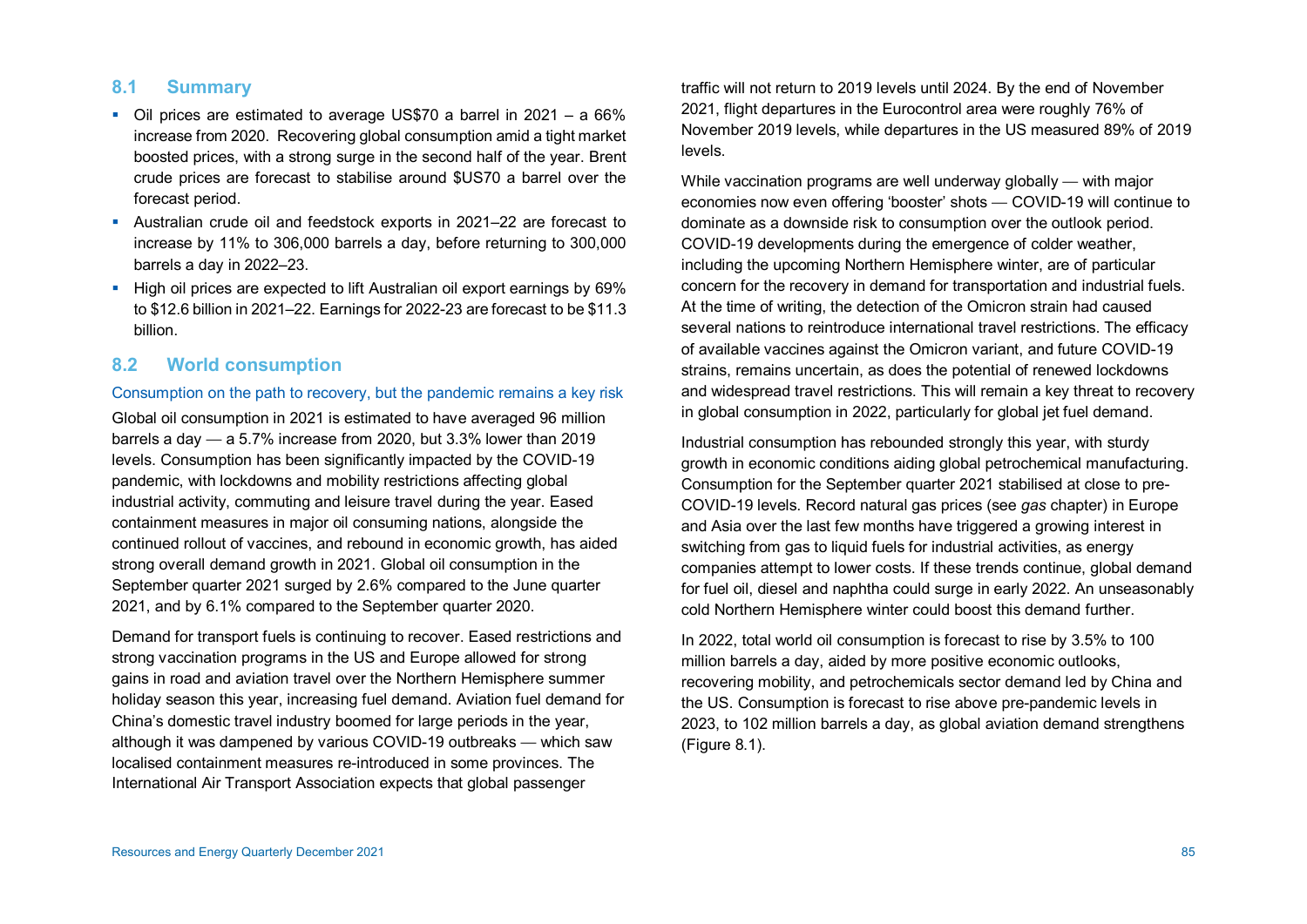

#### **Figure 8.1: Oil consumption, OECD and non-OECD**

Source: Department of Industry, Science, Energy and Resources (2021); International Energy Agency (2021).

#### Improving mobility driving sustained consumption growth in OECD nations

Despite weak outcomes early in the year, as a resurgence of COVID-19 infections limited demand for transport fuels in major nations, OECD oil consumption is swiftly recovering from the historic lows of 2020. Strong consumption gains occurred in the US and Europe between June and August 2021, as the easing of COVID restrictions resulted in more travel during the summer vacation season. Demand for gasoline and jet fuel remained strong in both regions well into the September quarter 2021.

A recovery in consumption in OECD Asia Pacific nations was hampered in the second half of the year by the surge in COVID-19 Delta variant cases, which forced Australia, New Zealand, Japan and South Korea to reimpose regional containment measures. However, Japan saw an uptick in industrial fuel consumption in the September quarter 2021, as well as some demand gains from the Summer Olympics. OECD demand in 2021 is estimated at 45 million barrels a day — a 6.0% increase from 2020, but a 6.7% decrease from pre-pandemic levels in 2019.

Strong COVID-19 vaccination rates and the availability of 'booster' injections in OECD nations should support continued positive growth in consumption. However, COVID-19 developments — including the reintroduction of any containment measures — remain a downside risk to the consumption forecast. By the end of November, infection rates in some European countries were again surging, with the possibility of introducing 'fourth wave' lockdowns in many nations, increasing.

Looking forward, consumption is forecast to increase by 3.7% to average 46 million barrels a day in 2022 and grow by a further 1.9% in 2023 (Figure 8.2). Beyond the outlook period, OECD consumption may never surpass 2019 levels, due to the improved fuel efficiency in passenger cars and increasing penetration of electric vehicles (EVs).

#### **Figure 8.2: OECD total consumption, by major nations**



Source: Department of Industry, Science, Energy and Resources (2021); International Energy Agency (2021).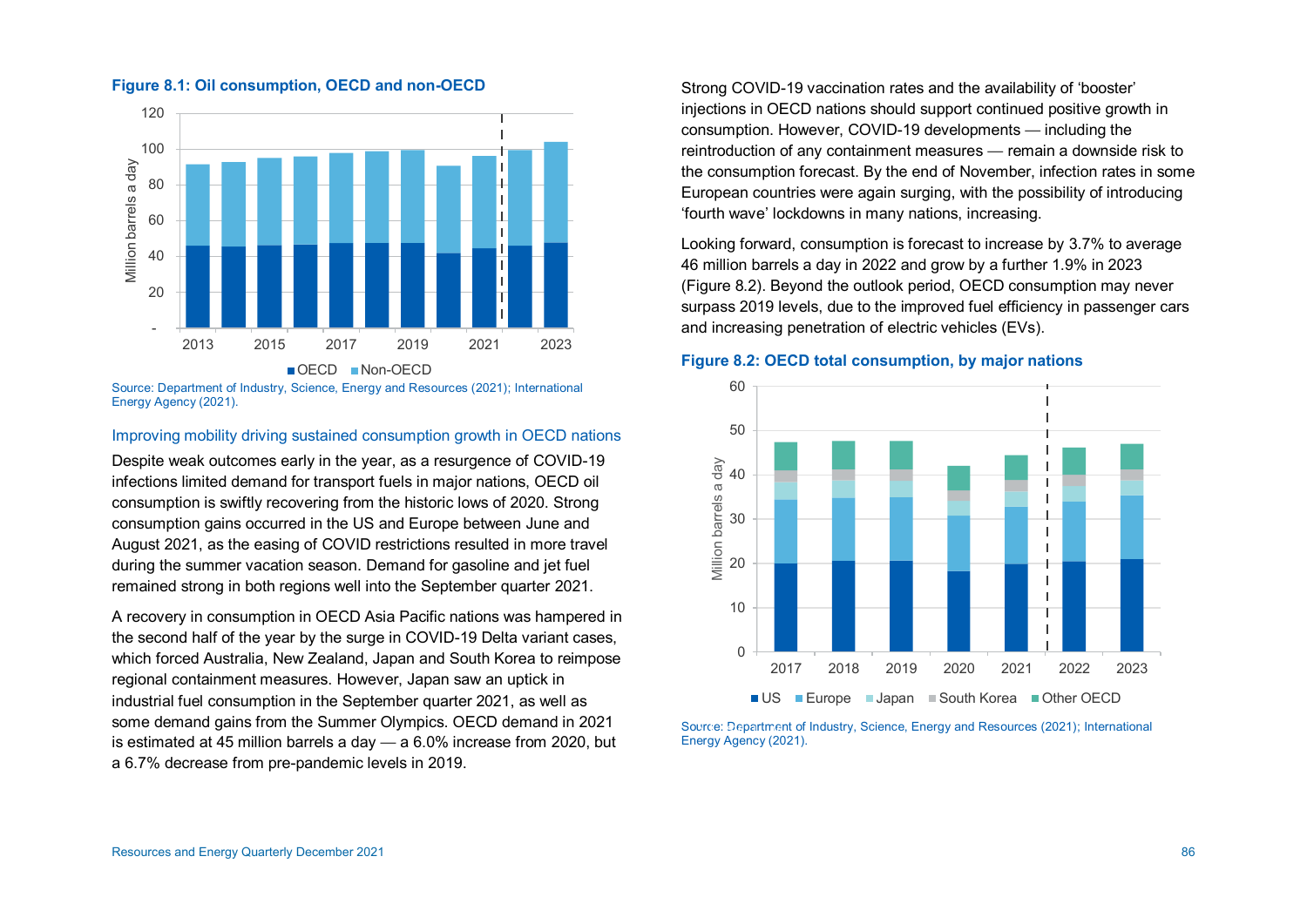#### Non-OECD consumption is being driven by rising Chinese demand

Non-OECD consumption is estimated to have increased by 3 million barrels a day to average 52 million barrels a day in 2021.

Chinese oil usage recovered strongly in 2021, led by strong growth in gasoline, fuel oil and petrochemicals demand. Outbreaks of the COVID-19 Delta variant triggered widespread local containment measures in several Chinese provinces in early August and again in early November. The Chinese Government is maintaining a zero tolerance policy to COVID-19, in order to control outbreaks. These measures in August did not appear to affect industrial oil demand, however demand for jet fuel fell as a number of airports closed. Improving economic activity and vigorous policies to control future COVID-19 outbreaks should see demand in the world's second largest consuming nation continue to rise in 2022.

India has seen a significant recovery from its May 2021 COVID-19 Delta variant outbreak. By the September quarter 2021, infection control had improved, resulting in an easing of government restrictions on movement and a considerable recovery in road and aviation fuel demand. Mobility data for September 2021 reached 122% of pre-pandemic levels.

#### **Figure 8.3: Non-OECD consumption**



Source: Source: Department of Industry, Science, Energy and Resources (2021); International Energy Agency (2021)

While it is anticipated demand will continue to grow, strengthened by improving industrial activity, the pace of India's vaccination rollout and new COVID-19 variants provide heightened uncertainty to demand forecasts.

In 2022, non-OECD consumption is forecast to rise to 54 million barrels a day — surpassing 2019 pre-pandemic levels. The global shortages gripping coal and gas markets are likely to impact both China and India heading into 2022. This could see an even stronger fuel oil demand in early 2022, as power generators switch away from gas and coal. Demand is forecast to reach 55 million barrels a day in 2023 (Figure 8.3).

## **8.3 World production**

#### Production set to ramp up in 2022

In 2021, global oil production is estimated to have risen by 1.5% compared to 2020 levels, to 95 million barrels a day, with the rise largely driven by gradual increases in OPEC+ output in the second half of the year. The supply approach of OPEC+ has achieved impressive drawdowns in global inventories — with OECD inventories plunging to their lowest levels since 2015.

Global supply is forecast to rise further in 2022 — with assumed increases in monthly oil output from OPEC+, and a ramp up in US shale production. A build in global inventories is likely to commence early in the year. Global production is forecast to increase by 5.6% to average 101 million barrels a day in 2022, before further increasing to 103 million barrels a day in 2023 (Figure 8.4).

## OPEC+ supply progressively increasing

In response to a drastic surge in global oil inventories and plummeting prices in April 2020, OPEC+ reached an agreement to reduce production by 9.7 million barrels a day. Throughout 2020 and early 2021, OPEC+ compliance with output cuts was high, with the member countries that exceeded monthly quotas compensating with lower production in later months.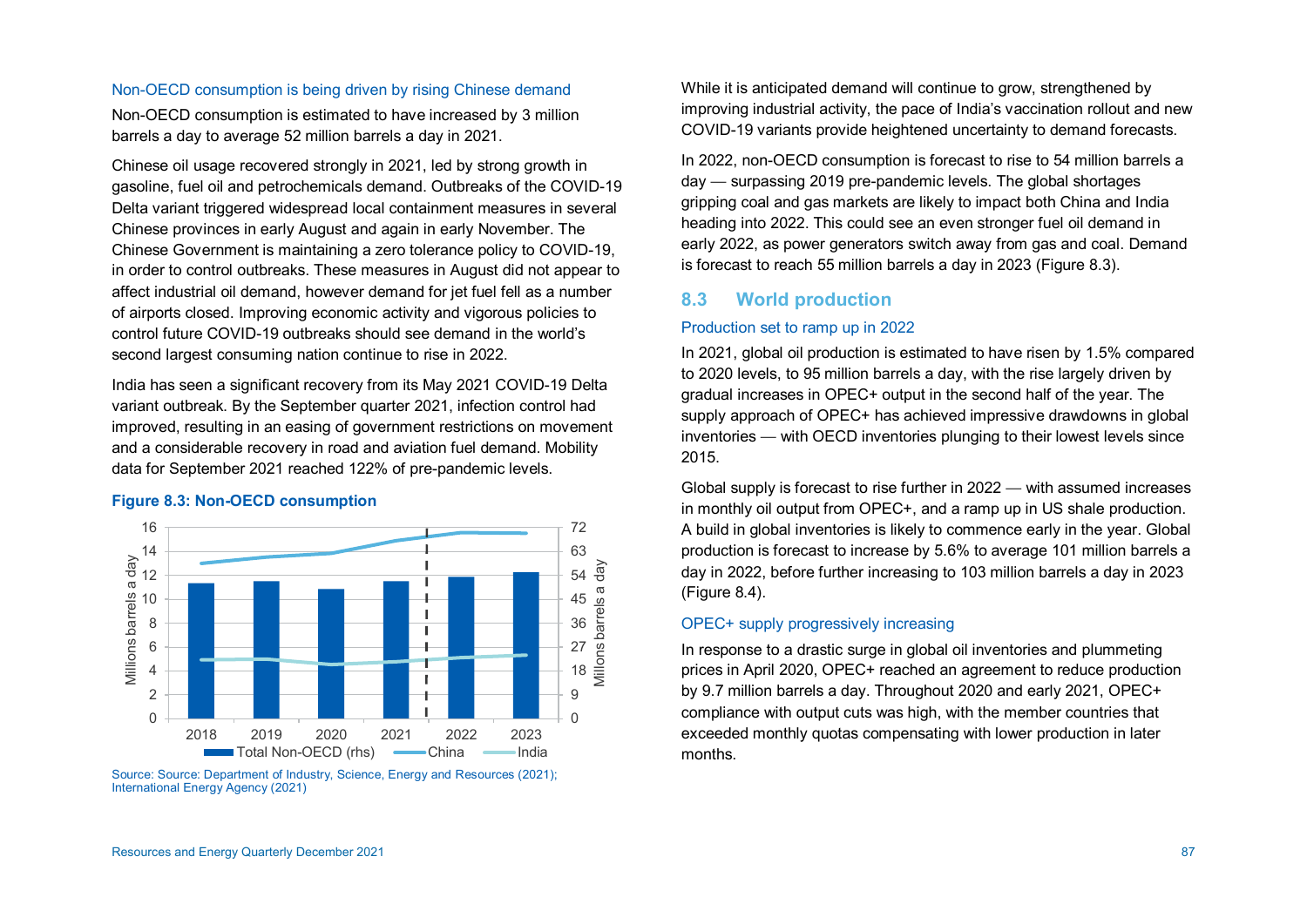#### **Figure 8.4: Global oil production**



Notes: This assumes OPEC+ members fully comply with increased production quotas from August 2021.

Source: Department of Industry, Science, Energy and Resources (2021); International Energy Agency (2021).

Between May 2020 and July 2021, OPEC+ reduced their production cuts from 9.7 million barrels a day to 5.8 million barrels a day. On 18 July 2021, OPEC+ members announced they had reached an agreement for a significant winding back of the 2020 production cuts over the remainder of 2021 and into 2022. OPEC+ agreed to increase production every month commencing in August 2021 — by 0.4 million barrels a day, until the cuts are eliminated by September 2022. The group agreed to meet monthly to reaffirm members' commitments to ensure adequate supply and maintain market stability. Since establishing the agreement, the group has remained cautious and has not adopted any changes, with the group citing the continued risks of the COVID-19 pandemic to global oil demand. This is despite calls from the US and other major consuming countries to boost supply more significantly in November and December 2021 amid surging energy prices.

OPEC+ has warned that increases in its production targets could result in the market becoming over supplied in early 2022. In September/October

2021, there were reports that the group did not meet the agreed target, as some nations — such as Nigeria and Angola — struggled to meet their quotas due to under-investment and operational issues in their upstream sectors. At their latest meeting on 2 December, OPEC+ agreed to continue with the 0.4 million barrel a day increase for January. However, the group will be closely monitoring pandemic and market developments and have stated they may make immediate adjustments if necessary before their next scheduled meeting on 4 January 2022. Results of these production decisions are a key source of global supply uncertainty.

The potential re-entry of Iran — which is currently exempt from output cuts — into the global oil market, would have a significant impact on world production. At the end of November 2021, international negotiations to revive the Joint Comprehensive Agreement Plan of Action resumed. At the time the deal was made in 2015, Iran's crude output rose by 1 million barrels a day over a 9 month period. These discussions will be a key factor to watch in 2022.

OPEC production is estimated to average 32 million barrels a day in 2021, up 2.4% from 2020. Assuming the July 2021 agreement is continued and production targets remain until September 2022, production is forecast to rise 6% to average 34 million barrels a day in 2022.

#### Non-OPEC production growing modestly

Output from non-OPEC nations is slowly being restored, with production estimated to have increased by 0.72 million barrels a day in 2021. Heavy maintenance programs to catch up on works delayed from 2020, as well as lengthy outages due to the difficult operating environment caused by COVID-19, have dampened production recovery this year.

After steep falls in 2020, US production is recovering more slowly than expected, despite the sector typically being highly responsive to prices. The modest recovery, even with the rise in oil prices, suggests US producers are taking precautions against the impact of renewed lockdowns. The US also endured a number of extreme weather events, further dampening recovery. Severe winter temperatures caused major disruptions to drilling operations in Texas in February. Hurricane Ida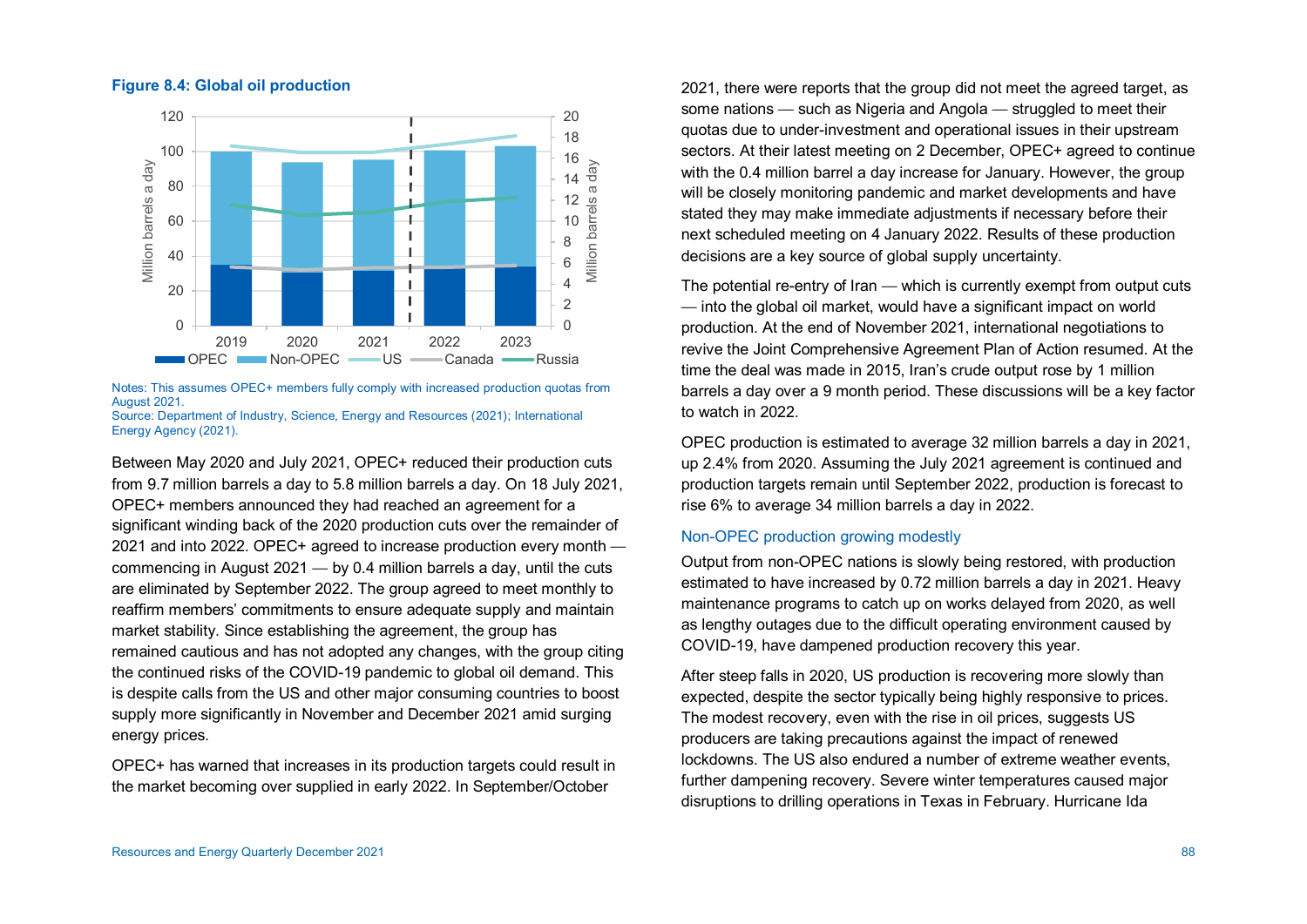passed through the Gulf of Mexico in late August. From 28 August through to 6 September, more than 80% of oil production in the Federal Offshore Gulf of Mexico (GOM) was shut in. By early October, greater than 95% of GOM supply was reported to be back online, with the remaining outages likely to last into early 2022.

It is expected that the post-Ida recovery will be supported by a ramp up in shale/tight oil production. Growth will come largely as a result of onshore operators increasing rig counts. In 2022, US output is forecast to rise by 4.5% to average 17 million barrels a day. While output is expected to rise, investment levels in the US shale sector remain a key concern. A shift towards upholding stronger Environmental, Social and Governance (ESG) values, amidst the Biden Administration's plans to address climate change, places downside risks on future output.

Other main drivers of non-OPEC supply growth in 2022 are anticipated to be Russia, Brazil, Canada and Norway. In 2022, non-OPEC production is expected to surpass pre-COVID-19 levels, averaging 67 million barrels a day, before rising to 69 million barrels a day in 2023.

#### **8.4 Prices**

#### Prices endured steep surge, followed by volatility, in second half of 2021

Oil prices have seen a tremendous upwards trajectory in 2021, following the dramatic falls in the first half of 2020. An uptick in global demand amid recovering economic activity, a disciplined approach from OPEC+, and a lagged recovery from other major producers, has facilitated stock draw downs and boosted prices. The average Brent oil price in January was US\$55 a barrel, but by November prices had surged to average US\$81 a barrel. Prices dipped in early April, as some countries (such as India) reimposed COVID-19 containment restrictions, and fluctuated again in August, when a surge in the Delta variant COVID-19 cases gripped the globe. The rise was particularly steep between September and November, with prices topping US\$85 a barrel on multiple days in October and November. These were the highest levels recorded since October 2018. During November 2021, price volatility increased, as a surge in new Delta

variant outbreaks prompted the governments of some European nations to reinforce containment measures. China also reported its largest outbreak caused by the Delta variant in November, with the Chinese Government introducing localised restrictions. On November 26, with the news of the detection of the Omicron variant, prices plunged. Brent crude dropped 12% to US\$72 a barrel. The average Brent price for the December quarter is estimated at US\$79 a barrel. Overall, Brent oil prices are estimated to have averaged US\$70 a barrel in 2021 — a 66% increase from last year (Figure 8.5).

The sharp price rise seen in the second half of 2021 is the result of a number of significant global market developments. Crude oil prices have been swept up in the broader energy market rally, where high gas and thermal coal prices (see *gas* and *coal* chapters) in Europe and Asia have prompted interest in gas-to-oil fuel switching for power generation. This potential increase in demand comes in addition to the ongoing recovery in oil consumption linked to the global economic recovery. Global supply has remained tight, following supply disruptions in US offshore crude production in the wake of Hurricane Ida, and the high compliance with output cuts among OPEC+ members. The tight market has facilitated sustained draws of global inventories. From May to September, total OECD oil stocks were drawn by nearly 170 million barrels.

In November 2021, the US Government announced it will release 50 million barrels of oil from its Strategic Petroleum Reserves (SPR), in coordination with China, India, South Korea, Japan and the United Kingdom. Of the 50 million barrels, 32 million barrels be an exchange delivered from mid-December through April 2022 that will eventually return to the SPR in the years ahead. 18 million barrels will be an acceleration of a sale of oil that was previously authorised by the US Congress. The SPR release was designed to alleviate rising local gasoline prices, with the average U.S. regular gasoline retail price in October at its highest monthly average since September 2014. Speculation of the announcement led to some decline in global prices in the weeks prior to it being formally announced.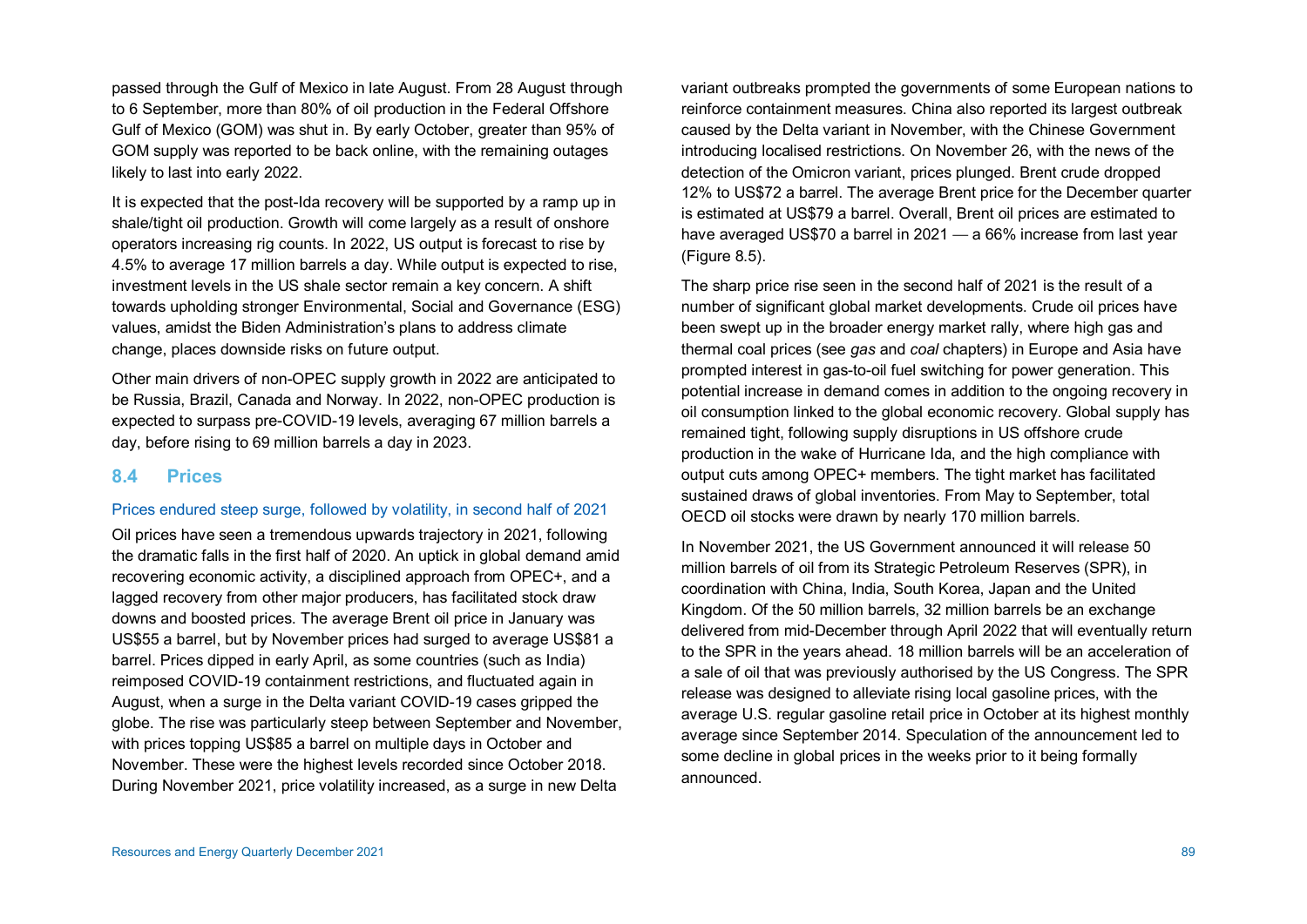

#### **Figure 8.5: Brent oil prices in 2020 and 2021**

Source: Bloomberg (2021); Department of Industry, Science, Energy and Resources (2021).

## Brent prices forecast to average US\$73 a barrel in 2022

Developments concerning the Omicron variant, as well as the SPR release and any change in output decisions of OPEC+, could result in oil prices remaining somewhat volatile heading into 2022. However, considering the observed market shifts when outbreaks of the Delta variant occurred in 2021, and some recovery in early December, it is anticipated that prices will rebuild some of their losses in early 2022. As 2022 progresses, consumption is expected to grow. Production is also forecast to lift, with both a rise in output from the US and forecast monthly output increases from OPEC+. It is anticipated that these market shifts will help to rebuild global oil stocks and put gradual downward pressure on prices. The release from the SPR will increase domestic supplies in the US, and so could result in a

In 2022, Brent prices are forecast to average US\$73 a barrel (Figure 8.6).

COVID-19 developments, including new virus variants, will continue to provide demand side uncertainty and affect market sentiment over the forecast period. At the time of writing, the Omicron variant was surfacing in

major nations and causing volatile behaviour in oil prices, as the threat of renewed lockdowns and restrictions on mobility weighed on market sentiment. While it is anticipated that global consumption will continue on an upward trajectory throughout 2022, the effectiveness of vaccines against new virus strains, along with government responses when new outbreaks occur, has strong potential to impact global demand and affect prices. The slower pace of vaccine deployment in emerging economies heightens the possibility of additional restrictions in response to outbreaks. Pandemic related uncertainty will be a key factor to observe over the outlook period.

On the supply-side, price forecast uncertainty is largely driven by the production decisions of OPEC+. Given an evolving demand outlook, with risks posed by pandemic, the group could make major adjustments to production targets, thus affecting future output. Additional uncertainty exists beyond September 2022, when the current agreement for production quotas is due to end. It is expected that US producers will ramp up drilling activity in response to the price recovery in 2021.The increased US output will impact future prices.

#### **Figure 8.6: Price outlook**



Source: Bloomberg (2021); Department of Industry, Science, Energy and Resources (2021).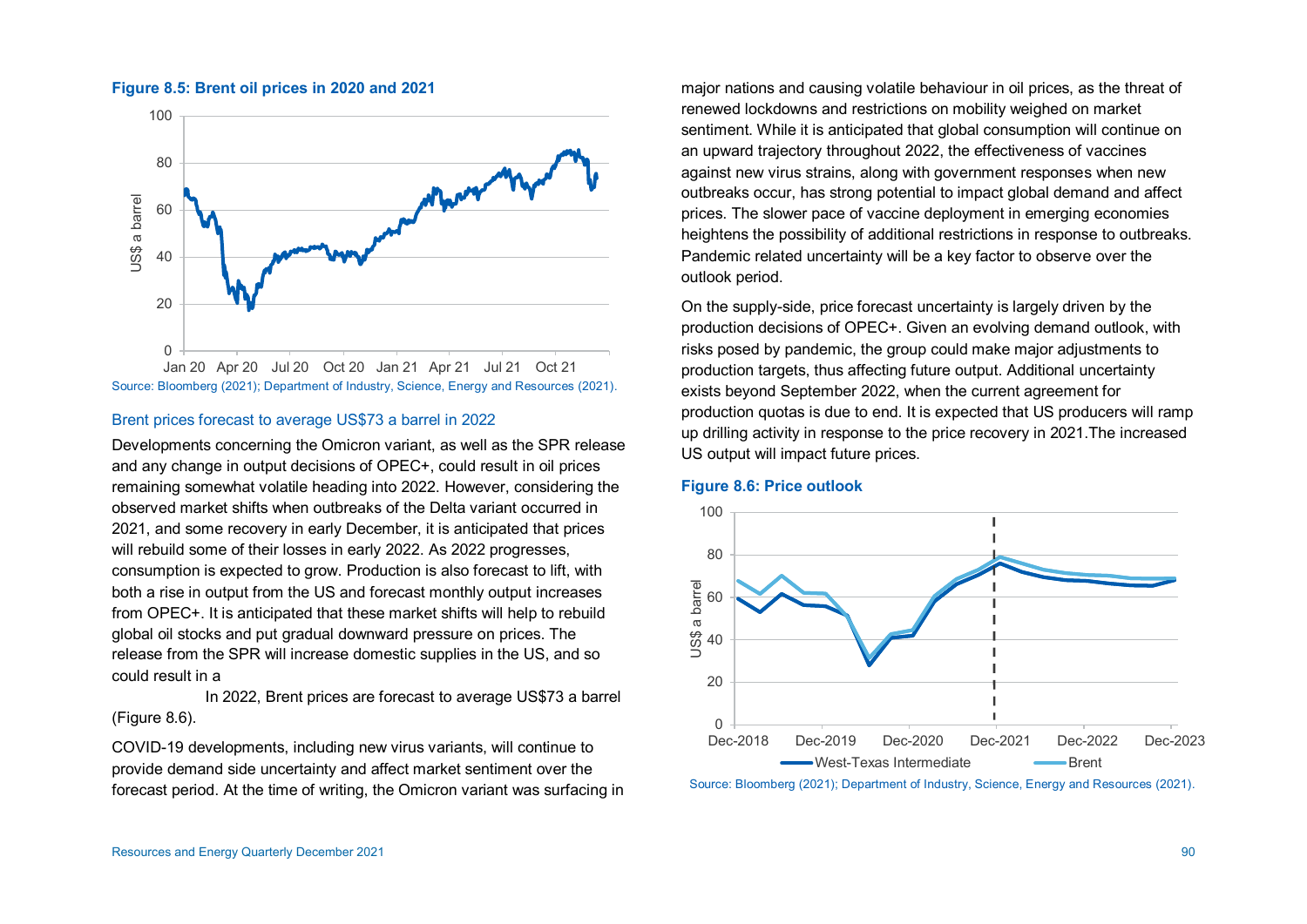### **8.5 Australia**

#### Project investment decisions to influence future production

In 2020–21, Australian crude and condensate production declined to 334,000 barrels a day — a 10.1% decline from 2019–20 (noting that source data for Australian production has been revised– see *historical data tables*). Condensate output was negatively impacted when the Prelude FLNG project was offline from February 2020 to January 2021. Gorgon also experienced a number of technical issues throughout 2020 and early 2021, further disrupting production. Issues at Gorgon were resolved at the end of July, so output is likely to lift in 2021–22. In 2020– 21, condensate accounted for 49% of total Australian crude oil, condensate and LPG production. LPG accounted for 22% (Figure 8.7).

Production is forecast to increase to 349,000 barrels a day in 2021–22, as output recovers at existing major fields and projects. Output is expected to return to 339,000 barrels a day in 2022–23.

#### **Figure 8.7: Composition of Australian oil production**



Source: Australian Bureau of Statistics (2021); Department of Industry, Science, Energy and Resources (2021)

Final Investment Decisions (FIDs) for several large oil and gas projects expected in the coming year, may affect crude, condensate and LPG production beyond the forecast period (see *Resources and Energy Major Projects: 2021 Report*).

Santos is anticipating an FID on the Dorado oil project in the Bedout subbasin off the coast of Western Australia, in 2022. This project has an estimated initial capacity of 75–100k barrels a day — nearly a quarter of 2020–21 Australian crude oil and condensate production. In June 2021, Santos announced the project had entered the front-end engineering and design (FEED) phase. First production is expected by 2026.

#### Australian export earnings to lift with higher prices

Australian crude and condensate export values were \$7.4 billion in 2020– 21. Export values declined by 17.5% from 2019–20, reflecting the weak prices experienced in 2020. The surge in prices in 2021 is expected to lift export earnings in 2021–22. Crude and condensate export values are forecast to rise to \$12.6 billion in 2021–22, before decreasing in 2022–23 to \$11.3 billion, as prices decline and stabilise (Figure 8.8).

#### **Figure 8.8: Australian oil and feedstock exports**



Notes: Includes crude oil and condensate, but excludes LPG. Source: Australian Bureau of Statistics (2021); Department of Industry, Science, Energy and Resources (2021).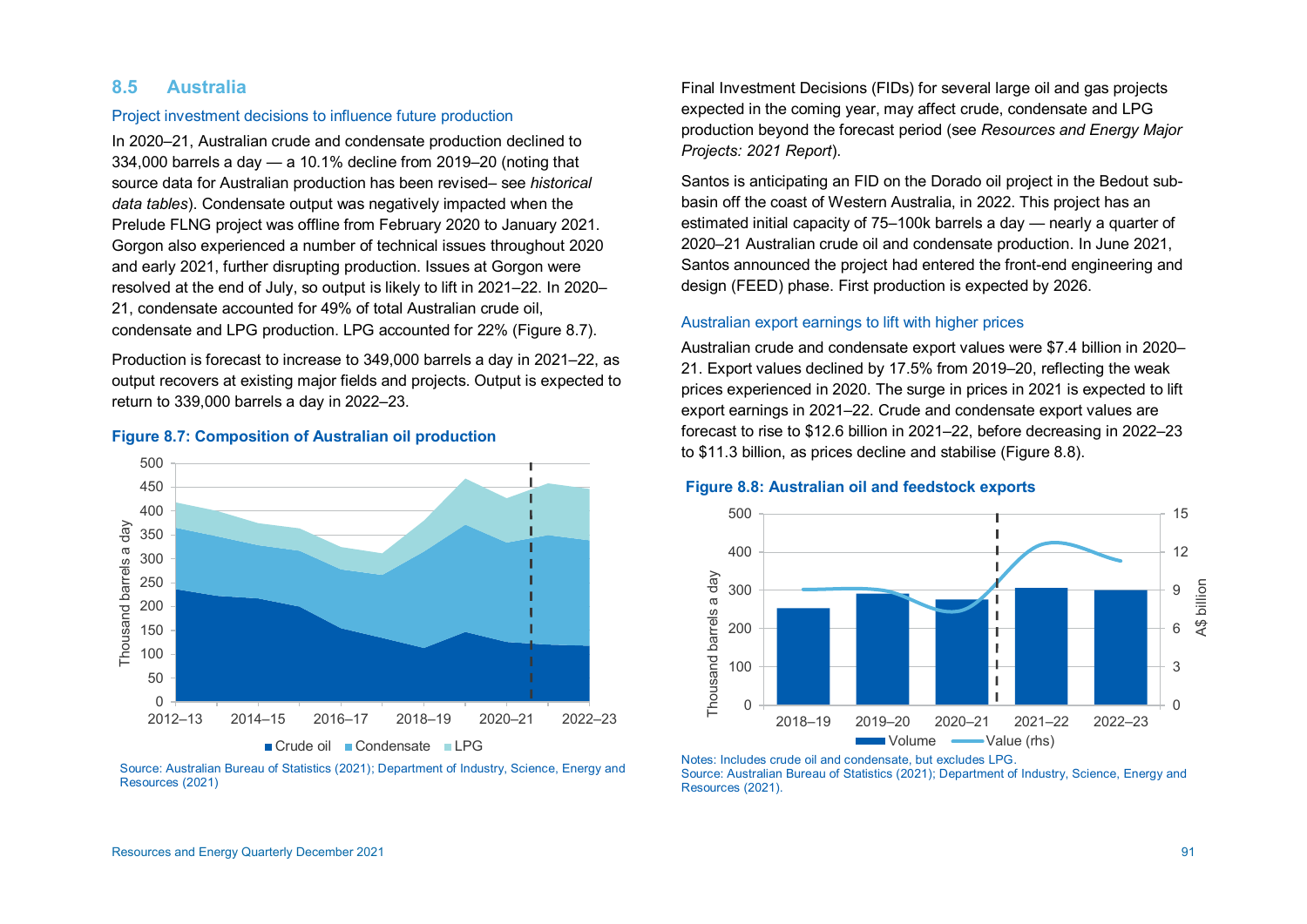#### Domestic refinery production falling with refinery closures

Australian refinery output declined by 15.8% in 2020–21 (noting that source data for Australian production has been revised– see *historical data tables*). Local refiners suffered a challenging year — with low transport demand and fierce international competition weighing on profitability. In the space of four months, half of Australia's refineries announced they would close in 2021.

BP decommissioned their Kwinana refinery in March 2021 to convert it to an import terminal. Exxon Mobil commenced the shutdown process for their Altona refinery at the end of August 2021. The two remaining refineries  $-$ 

operate until at least mid-2027, subject to Government support. As part of the 2021–22 Budget, the Australian Government announced a comprehensive fuel security package. The package includes a variable fuel security services payment to the remaining refineries, where they will receive payment for the production of key transport fuels (jet fuel, petrol and diesel). A minimum stockholding obligation (MSO) is also included in the package, and will require importers and refiners in Australia to maintain minimum stocks of key transport fuels from 1 July 2022.

Total refinery production in September 2021 fell 17% compared to the previous month, as refinery operations wound down at Altona. With only two remaining refineries producing the majority of Australia's key fuels, refinery throughput will likely continue to decline in 2021–22 and 2022–23.

Australian refined product consumption fell in 2020–21, as COVID-19 containment measures continued to weigh on activity. Aviation fuel consumption decreased by 54% from 2019–20 levels, reflecting the effects of COVID restrictions on both domestic and international travel. However, diesel consumption for 2020–21 was 2% higher than in 2019–20, owing to its broad consumption base. Between June and September 2021, overall consumption steadily declined, due to falls in automotive gasoline and aviation fuel consumption. The fall in demand for refined products reflects lockdowns in NSW, VIC and the ACT during these months. Australia's

strong vaccination campaign, the re-opening of most state borders, and eased international border restrictions, are expected to strengthen demand for transportation fuels in 2022.

Australian refined product usage is forecast to recover in 2021–22 from 2020–21 levels. However, consumption gains will be constrained by the south east coast state lockdowns of most of the second half of 2021.

#### **Exploration**

continue to

In the September quarter 2021, Australia's petroleum exploration expenditure was \$285 million on a seasonally adjusted basis — a quarterly increase of \$32.8 million or 13%. Onshore exploration rose 13% to \$189 million, while offshore increased by 14% to \$96.2 million (Figure 8.9).

#### **Figure 8.9: Australian petroleum exploration**



Source: ABS (2021) Mineral and Petroleum Exploration, Australia, 8412.0.

#### Revisions to forecasts

Since the September 2021 *Resources and Energy Quarterly*, the forecast for Australia's crude and condensate export earnings has been revised up by around \$1.40 billion in 2021–22, due to higher prices. Export earnings for 2022–23 have been revised up by \$1.37 billion.